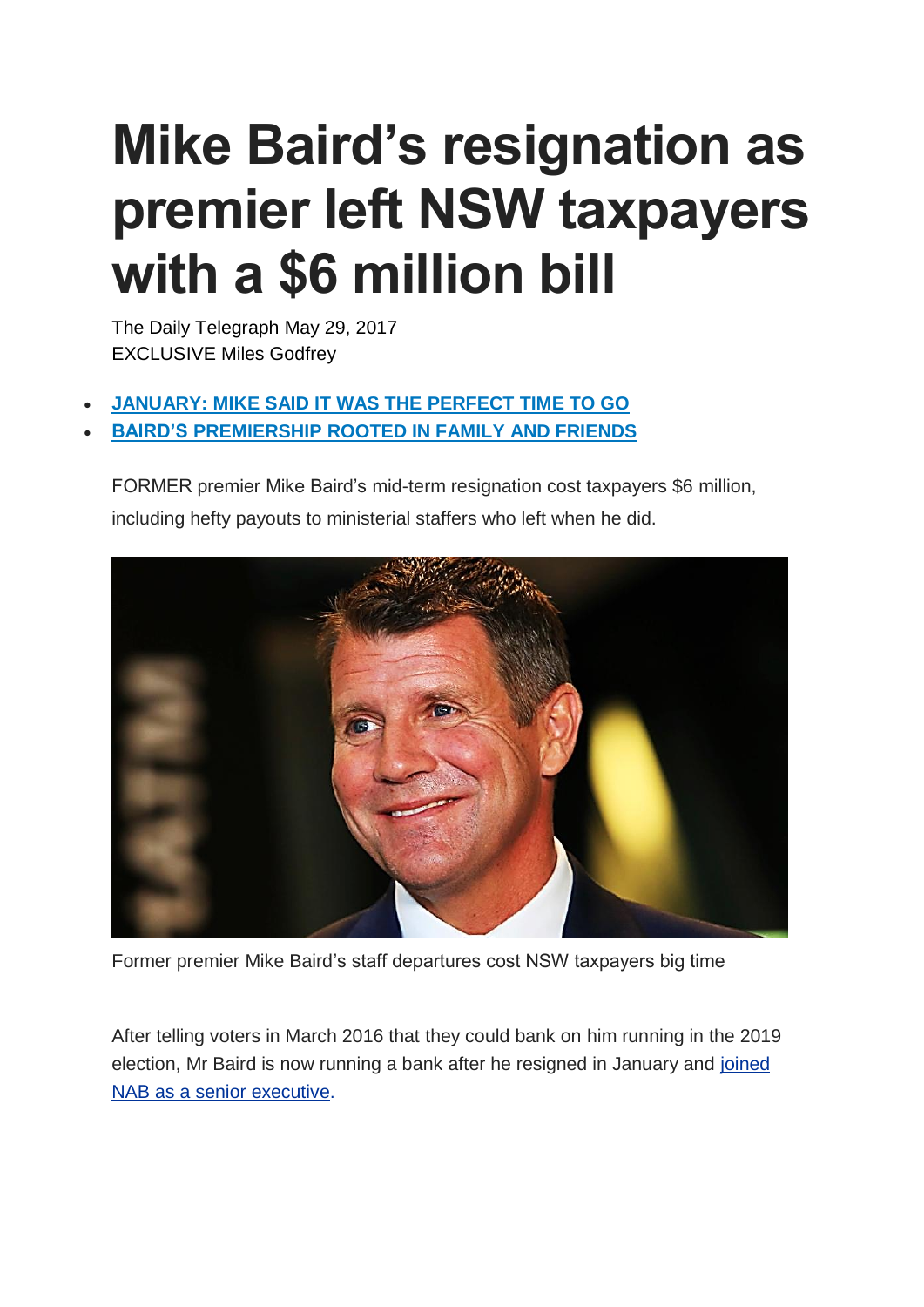Figures released under freedom of information show \$3.95 million has been paid to 64 ministerial staff who left their jobs since November — 60 who followed Mr Baird out the door from late January.

The pay-offs consist of generous "severance, redundancy, separation and termination" payments, including unused annual leave.



*A total of \$3.95 million was paid out to 64 ministerial staff who left their jobs since November — 60 who followed Mr Baird out the door from late January.*

Just over \$1 million related directly to payments for departing members of Mr Baird's own staff. Mr Baird's former staffers include media director Imre Salusinszky nicknamed "Kimre" after he allegedly suggested Mr Baird copy North Korea's dictator Kim Jong-un and bypass traditional media for Twitter — plus social media adviser Tony Story, and Clare Masters, who also now works at NAB.

The largest payment to a ministerial staffer was \$184,416.07, while the next two were paid out \$175,516 and \$173,714.39. The staffers' identities were not disclosed.

The Manly by-election to fill Mr Baird's position in Parliament cost an estimated \$500,000.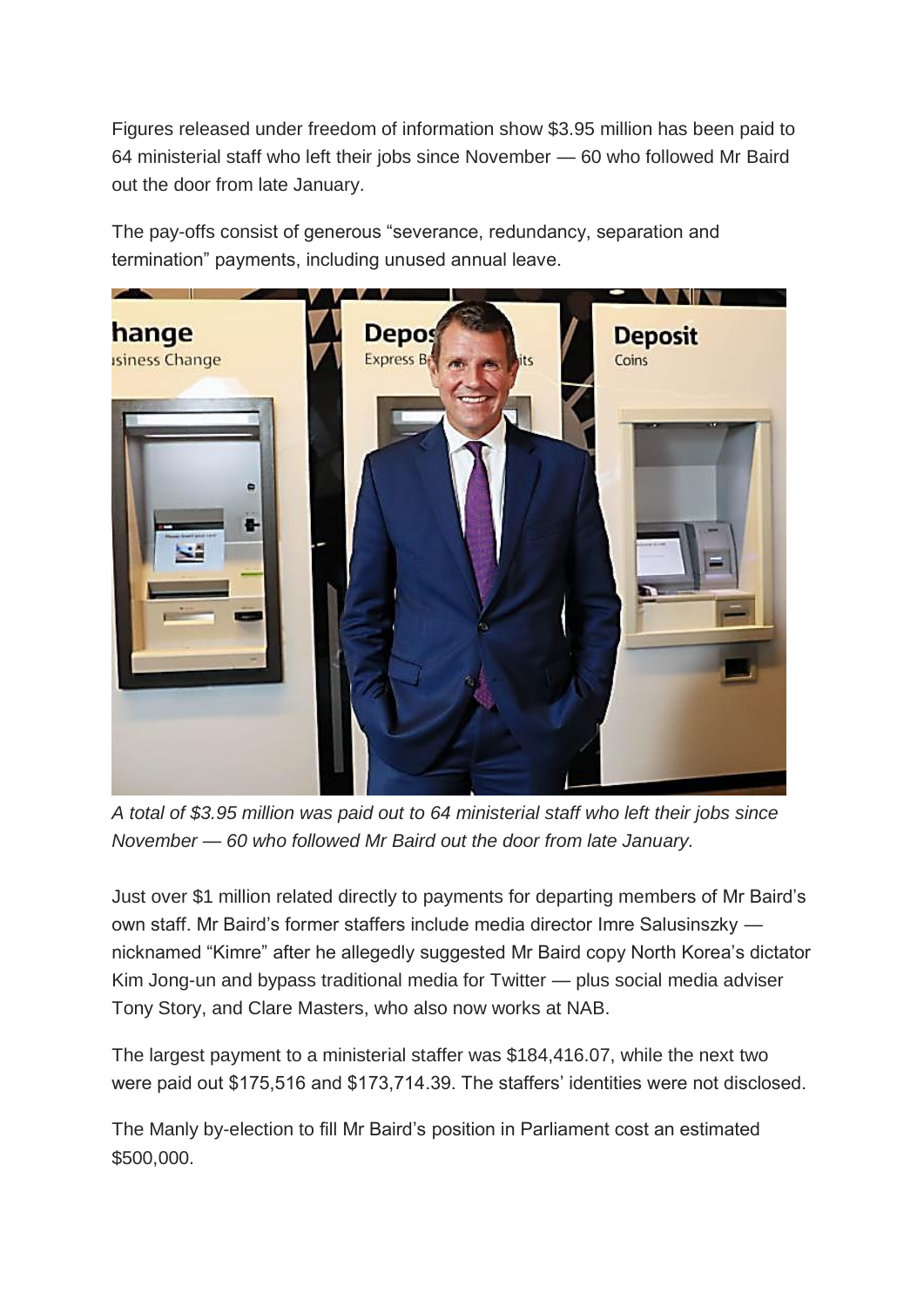And the opposition claims that a further \$1.8 million has been spent on Premier Gladys Berejiklian's expanded Cabinet.

Labor's Wastewatch committee chairman Hugh McDermott said Ms Berejiklian should have kept staffers who worked under Mr Baird.

"Rather than keep the staff, the Premier has squandered millions of taxpayer dollars on severance payments so she can claim to be a new broom," he said.



*Premier Gladys Berejiklian has hit back over the claims about her predecessor Mike Baird's resignation costs.*

Ms Berejiklian hit back yesterday, accusing Labor of overseeing huge staff turnovers while in power.

"Under Labor, between August 2005 and the 2011 election, there were 217 ministerial appointments," Ms Berejiklian's spokesman said.

"On average each portfolio had four ministers.

"This included six ministers for police, five ministers for health and roads, four ministers for education and three ministers for transport.